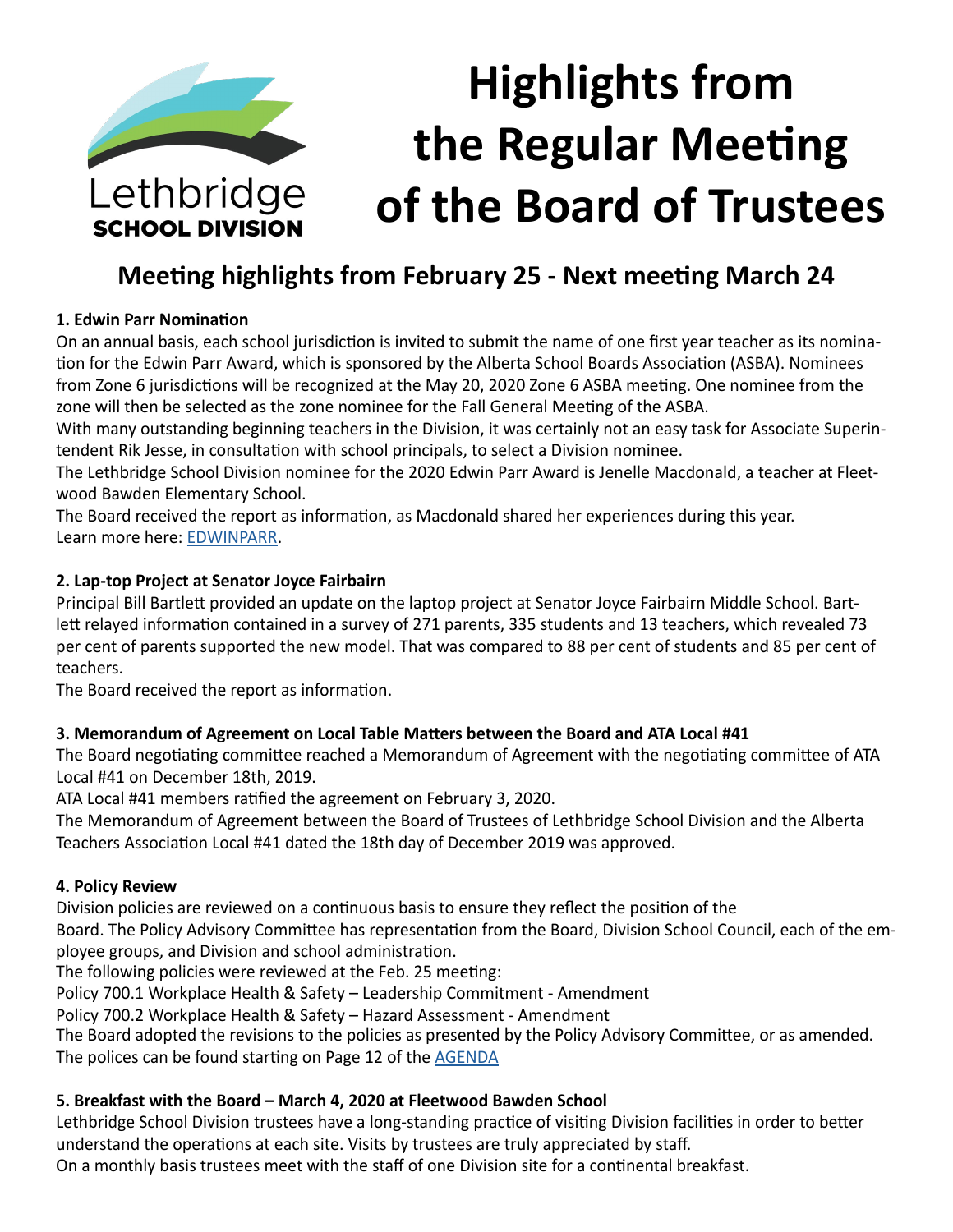#### **5. Breakfast with the Board – March 4, 2020 at Fleetwood Bawden School**

The informal meeting provides an opportunity for staff to share highlights of their work with trustees. Additionally, trustees can share information about Division initiatives and respond to questions staff members may have.

Breakfast with the Board has been scheduled at Fleetwood Bawden School on Wednesday, March 4, 2020 from 7:45 to 8:15 a.m. followed by a tour of the school with Principal Craig Dejong. The Board receive this report as information.

#### **6. Associate Superintendent Reports**

Christine Lee, Associate Superintendent, Business Affairs; Rik Jesse, Associate Superintendent, Human Resources and Morag Asquith, Associate Superintendent, Instructional Services, delivered their respective reports for the Board. To read the reports in full, see Page 17 of the [AGENDA](https://www.lethsd.ab.ca/download/234658).

#### **7. Acknowledgements of Excellence**

The Board has a long-standing practice of acknowledging the efforts of students and staff whose commitment to excellence has resulted in outstanding achievement. Details of accomplishments of note are provided as information. Congratulations to the following Division staff and students:

Cathy Kitagawa, teacher counsellor in Lethbridge School Division, for being recognized as one of the YWCA Women of Distinction this year. It is a very prestigious award recognizing achievement (Cathy is being recognized in the Education and Mentorship category) and all that they do as positive role models in the community.

Wilson Middle School grade 6 student, Guet Dot, earned a Gold Medal in the LCI wrestling club tournament in Medicine Hat.

Wilson Middle School Robotics Team placed 2nd in the recent Edmonton Robotics Competition.

Wilson is currently in 3rd place in Southern Alberta amongst High School and Middle Schools.

Wilson SV Boys and Girls basketball teams brought home two Gold Medals from their Red Deer tournament. GPMS Fine Arts recently completed their production – Alice in Wonderland Junior – which ran from February 10-13 with over 60 cast and crew under the direction of Mr. Leavitt, Mrs. Bryden, Mr. Proulx and Mrs. Froese. Congratulations on a wonderful show!

Gilbert Paterson Tiger Rep Basketball teams won the LSAA league championship in both boys and girls play. Mr. Dekens' boys defeated St. Francis in an overtime thriller and Mrs. Valgardson's girls won the title over RI Baker in the finals. Thanks to our staff and parent coaches, we had over 120 students playing basketball at either the rep, development, or club level this year.

Gilbert Paterson Middle School Grade 8 band members Silas Klassen, Walter Figueroa, Zitong Wu and Tavis Dueck were all selected to play with the Southern Alberta Honor Band in Calgary on February 14.

Gilbert Paterson Middle School Leadership 7 students sold Valentine candygrams with all the proceeds going to Australian Wildfire Relief. Their initiative raised over \$260 for the cause.

Wilson Middle School Vice Principal Brad Dersch was honoured as a Fountain Tire Unsung Community Hero for going above and beyond to make the Lethbridge Community a better place at a recent Lethbridge Hurricanes Game.

#### **8. Donations and Support**

Lethbridge School Division is fortunate to be in a community that strongly supports programs and services for students. The Division is appreciative of the difference the support makes to the lives of children. These partnerships and support further the efforts of helping children come to school ready to learn, providing opportunities for engagement, and facilitating student growth and well-being. Listed below are the donations and support received by the Division.

• Panago Pizza topped up the Galbraith School pizza fundraiser held in January to ensure they reached the \$1,000 mark.

• Evangelical Free Church donated \$87,966.16 to the Poverty Intervention Committee.

The Board received the summary as information.